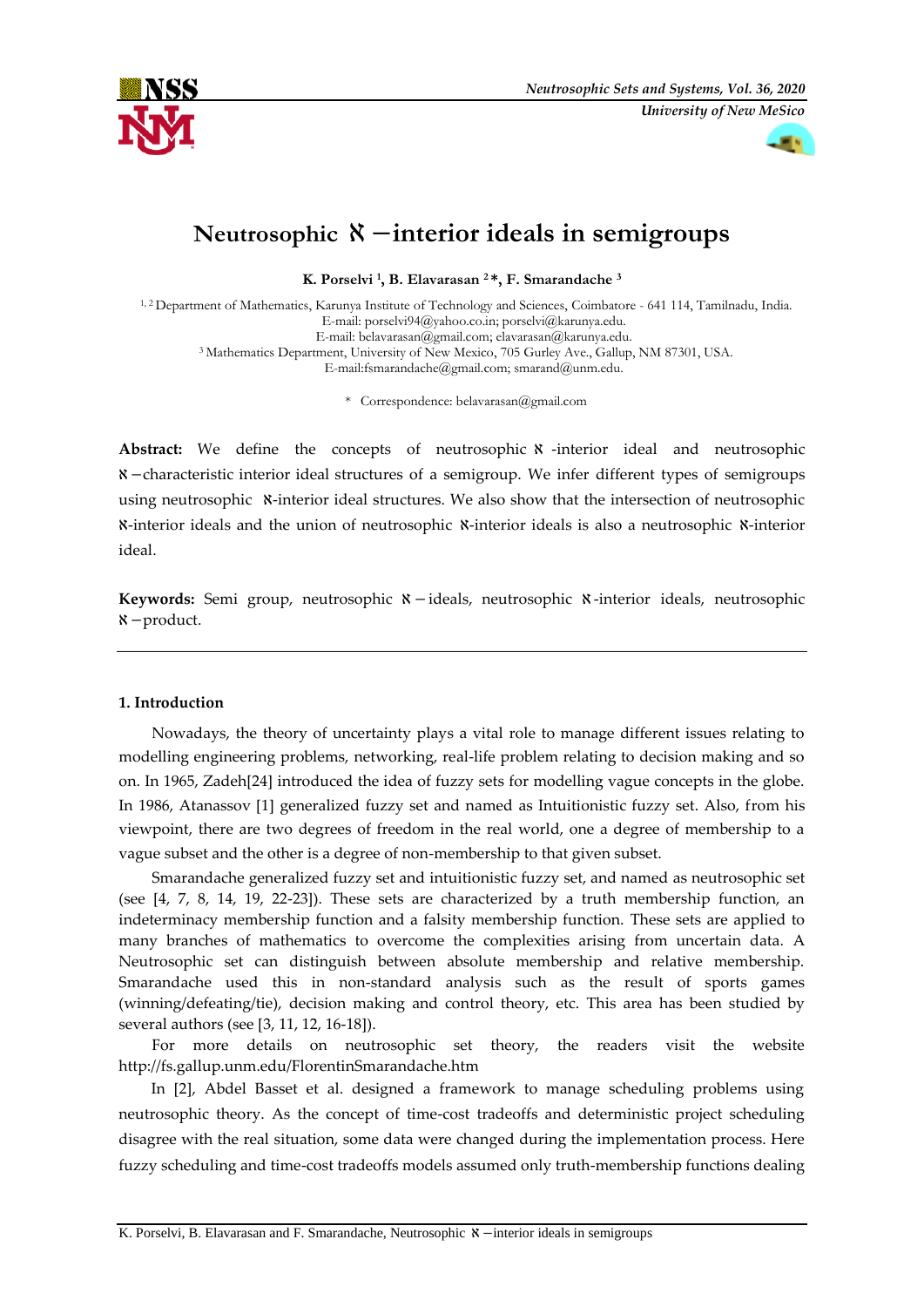with uncertainties of the project and their activities duration which were unable to treat indeterminacy and inconsistency.

In [6], Abdel Basset et al. evaluated the performance of smart disaster response systems under uncertainty. In [5], Abdel Basset et al. introduced different hybrid neutrosophic multi-criteria decision-making framework for professional selection that employed a collection of neutrosophic analytical network process and order preference by similarity to the ideal solution under bipolar neutrosophic numbers.

In [21], Prakasam Muralikrishna1 et al. presented the characterization of MBJ – Neutrosophic  $\beta$ – Ideal of  $\beta$  – algebra. They analyzed homomorphic image, pre–image, cartesian product and related results, and these concepts were explored to other substructures of a  $\beta$  – algebra. In [9], Chalapathi et al. constructed certain Neutrosophic Boolean rings, introduced Neutrosophic complement elements and mainly obtained some properties satisfied by the Neutrosophic complement elements of Neutrosophic Boolean rings.

In [14], M. Khan et al. presented the notion of neutrosophic  $\aleph$ -subsemigroup in semigroup and explored several properties. In [11], Gulistan et al. have studied the idea of complex neutrosophic subsemigroups and introduced the concept of the characteristic function of complex neutrosophic sets, direct product of complex neutrosophic sets.

In [10], B. Elavarasan et al. introduced the notion of neutrosophic  $\aleph$ -ideal in semigroup and explored its properties. Also, the conditions for neutrosophic ℵ-structure to be neutrosophic ℵ-ideal are given, and discussed the idea of characteristic neutrosophic  $x$ -structure in semigroups and obtained several properties. In [20], we have introduced and discussed several properties of neutrosophic ℵ-bi-ideal in the semigroup. We have proved that neutrosophic ℵ-product and the intersection of neutrosophic  $\aleph$ -ideals were identical for regular semigroups. In this paper, we define and discuss the concepts of neutrosophic  $x$ -interior ideal and neutrosophic  $x$ -characteristic interior ideal structures of a semigroup.

Throughout this paper,  $X$  denotes a semigroup. Now, we present the important definitions of semigroup that we need in sequel.

Recall that for any  $X_1, X_2 \subseteq X$ ,  $X_1X_2 = \{ab \mid a \in X_1 \text{ and } b \in X_2\}$ , multiplication of  $X_1$  and  $X_2$ . Let *X* be a semigroup and  $\emptyset \neq X_1 \subseteq X$ . Then

- (i)  $X_1$  is known as subsemigroup if  $X_1^2 \subseteq X_1$ .
- (ii) A subsemigroup  $X_1$  is known as left (resp., right) ideal if  $X_1X \subseteq X_1$ (resp.,  $XX_1 \subseteq X_1$ ).
- (iii)  $X_1$  is known as ideal if  $X_1$  is both a left and a right ideal.
- (iv) *X* is known as left (resp., right) regular if for each  $r \in X$ , there exists  $i \in X$  such that  $r = ir^2$ (resp.,  $r = r^2i$ ) [13].
- (v) *X* is known as regular if for each  $b_1 \in X$ , there exists  $i \in X$  such that  $b_1 = b_1 ib_1$
- (vi) *X* is known as intra-regular if for each  $x_1 \in X$ , there exist  $i, j \in X$  such that  $x_1 =$  $ix_1^2 j$  [15].

### **2. Definitions of neutrosophic** ℵ **- structures**

We present definitions of neutrosophic <sup>*N*</sup>−structures namely neutrosophic *N* −subsemigroup, neutrosophic *N*−ideal, neutrosophic *N*−interior ideal of a semigroup *X*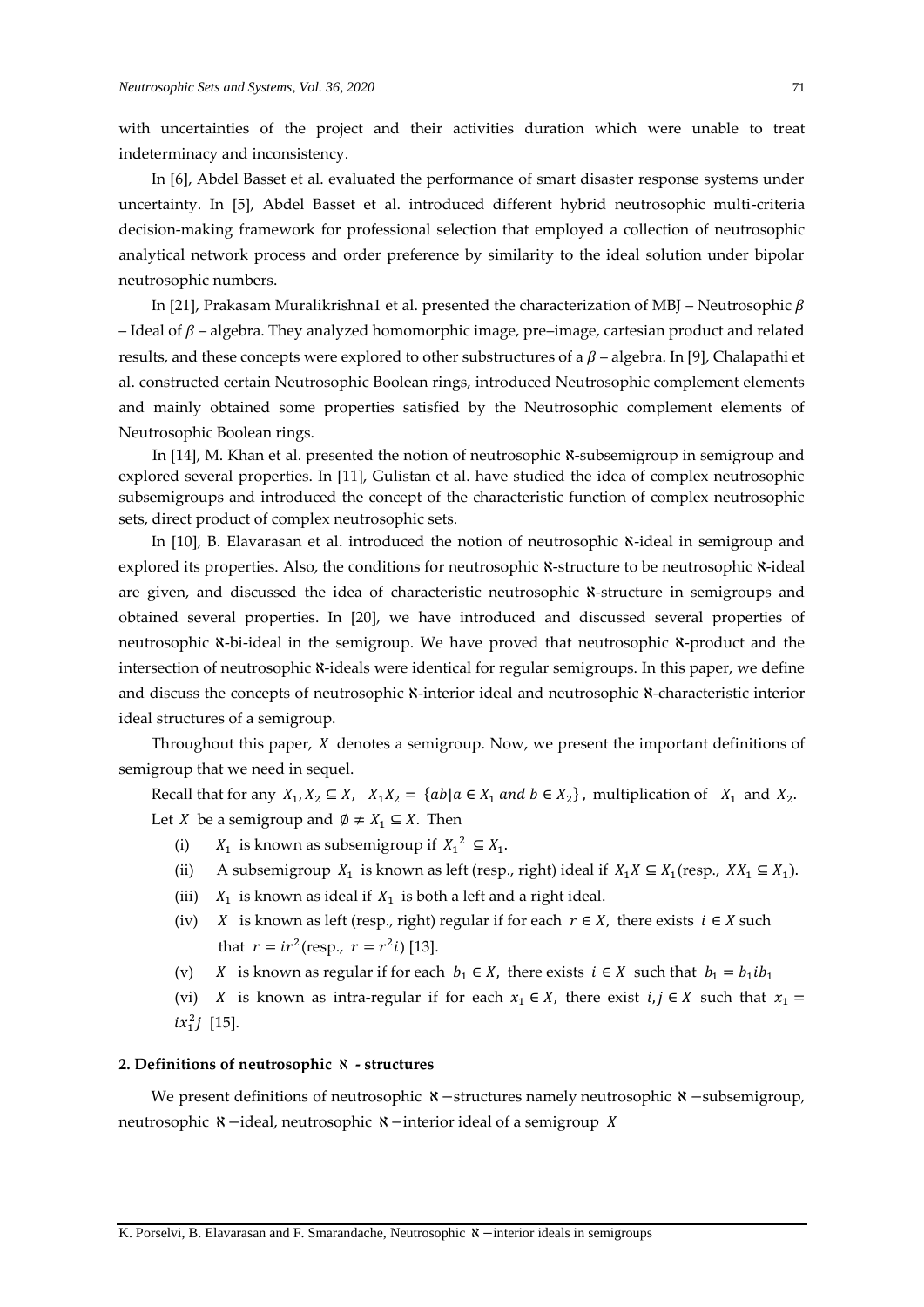The set of all the functions from X to  $[-1, 0]$  is denoted by  $\Im(X, [-1, 0])$ . We call that an element of  $\Im(X,[-1,0])$  is  $\aleph$  -function on X. A  $\aleph$  -structure means an ordered pair  $(X, g)$  of X and an  $\aleph$  -function g on X.

**Definition 2.1.[14]** A neutrosophic  $\aleph -$  structure of **X** is defined to be the structure:

$$
X_M := \frac{x}{(T_M, I_M, F_M)} = \left\{ \frac{r}{T_M(r), I_M(r), F_M(r)} \mid r \in X \right\},\
$$

where  $T_M$ ,  $I_M$  and  $F_M$  are the negative truth, negative indeterminacy and negative falsity membership function on *X* ( $\mathsf{X}$  − functions).

It is evident that  $-3 \leq T_M(r) + I_M(r) + F_M(r) \leq 0$  for all  $r \in X$ .

**Definition 2.2.[14]** A neutrosophic  $\aleph -$  structure  $X_M$  of  $X$  is called a neutrosophic  $\mathcal{R}$  −subsemigroup of  $\boldsymbol{X}$  if the following assertion is valid:

$$
(\forall g_i, h_j \in X) \begin{pmatrix} T_M(g_i h_j) \le T_M(g_i) \vee T_M(h_j) \\ I_M(g_i h_j) \ge I_M(g_i) \wedge I_M(h_j) \\ F_M(g_i h_j) \le F_M(g_i) \vee F_M(h_j) \end{pmatrix}.
$$

*.*Let  $X_M$  be a neutrosophic  $\aleph$  -structure and  $\gamma$ ,  $\delta$ ,  $\varepsilon \in [-1,0]$  with  $-3 \leq \gamma + \delta + \varepsilon \leq 0$ . Consider the sets:

$$
T_M^V = \{r_i \in X | T_M(r_i) \leq \gamma\}
$$
  

$$
I_M^{\delta} = \{r_i \in X | I_M(r_i) \geq \delta\}
$$
  

$$
F_M^{\epsilon} = \{r_i \in X | F_M(r_i) \leq \epsilon\}.
$$

The set  $X_M(\gamma, \delta, \varepsilon) \coloneqq \{r_i \in X | T_M(r_i) \leq \gamma, I_M(r_i) \geq \delta, F_M(r_i) \leq \epsilon\}$  is known as  $(\gamma, \delta, \varepsilon)$ -level set of  $X_M$ . It is easy to observe that  $X_M(\gamma, \delta, \varepsilon) = T_M^{\gamma} \cap T_M^{\delta} \cap F_M^{\varepsilon}$ 

**Definition 2.3.[10]** A neutrosophic  $\aleph$  −structure  $X_M$  of  $X$  is called a neutrosophic  $\aleph$  −left (resp., right) ideal of  $X$  if

$$
(\forall g_i, h_j \in X) \begin{pmatrix} T_M(g_i h_j) \le T_M(h_j) \ (resp., T_M(g_i h_j) \le T_M(g_i)) \\ I_M(g_i h_j) \ge I_M(h_j) \ (resp., I_M(g_i h_j) \ge I_M(g_i)) \\ F_M(g_i h_j) \le F_M(h_j) \ (resp., F_M(g_i h_j) \le F_M(g_i)) \end{pmatrix}.
$$

 $X_M$  is neutrosophic  $\aleph$  −ideal of **X** if  $X_M$  is neutrosophic  $\aleph$  −left and  $\aleph$  −right ideal of **X**.

**Definition 2.4.** A neutrosophic  $\aleph$  −subsemigroup  $X_M$  of  $X$  is known as neutrosophic  $\aleph$  −interior ideal if

$$
(\forall x, a, y \in X) \begin{pmatrix} T_M(xay) \le T_M(a) \\ I_M(xay) \ge I_M(a) \\ F_M(xay) \le F_M(a) \end{pmatrix}.
$$

It is easy to observe that every neutrosophic ℵ−ideal is neutrosophic ℵ−interior ideal, but neutrosophic ℵ−interior ideal need not be a neutrosophic ℵ− ideal*,* as shown by an example.

**Example 2.5.** Let  $X$  be the set of all non-negative integers except 1. Then  $X$  is a semigroup with usual multiplication.

Let 
$$
X_M = \left\{ \frac{0}{(-0.9, -0.1, -0.7)}, \frac{2}{(-0.4, -0.6, -0.5)}, \frac{5}{(-0.3, -0.8, -0.3)}, \frac{10}{(-0.3, -0.8, -0.1)}, \frac{\text{otherwise}}{(-0.7, -0.4, -0.6)} \right\}
$$
. Then  $X_M$  is

neutrosophic  $\aleph$ −interior ideal, but not neutrosophic  $\aleph$ − ideal with  $T_N(2.5) = -0.3 \nleq T_N(2)$ .

**Definition 2.6.[14]** For any  $E \subseteq X$ , the characteristic neutrosophic  $\aleph$  -structure is defined as

$$
\chi_E(X_M) = \frac{X}{(\chi_E(T)_M, \chi_E(T)_M, \chi_E(F)_M)}
$$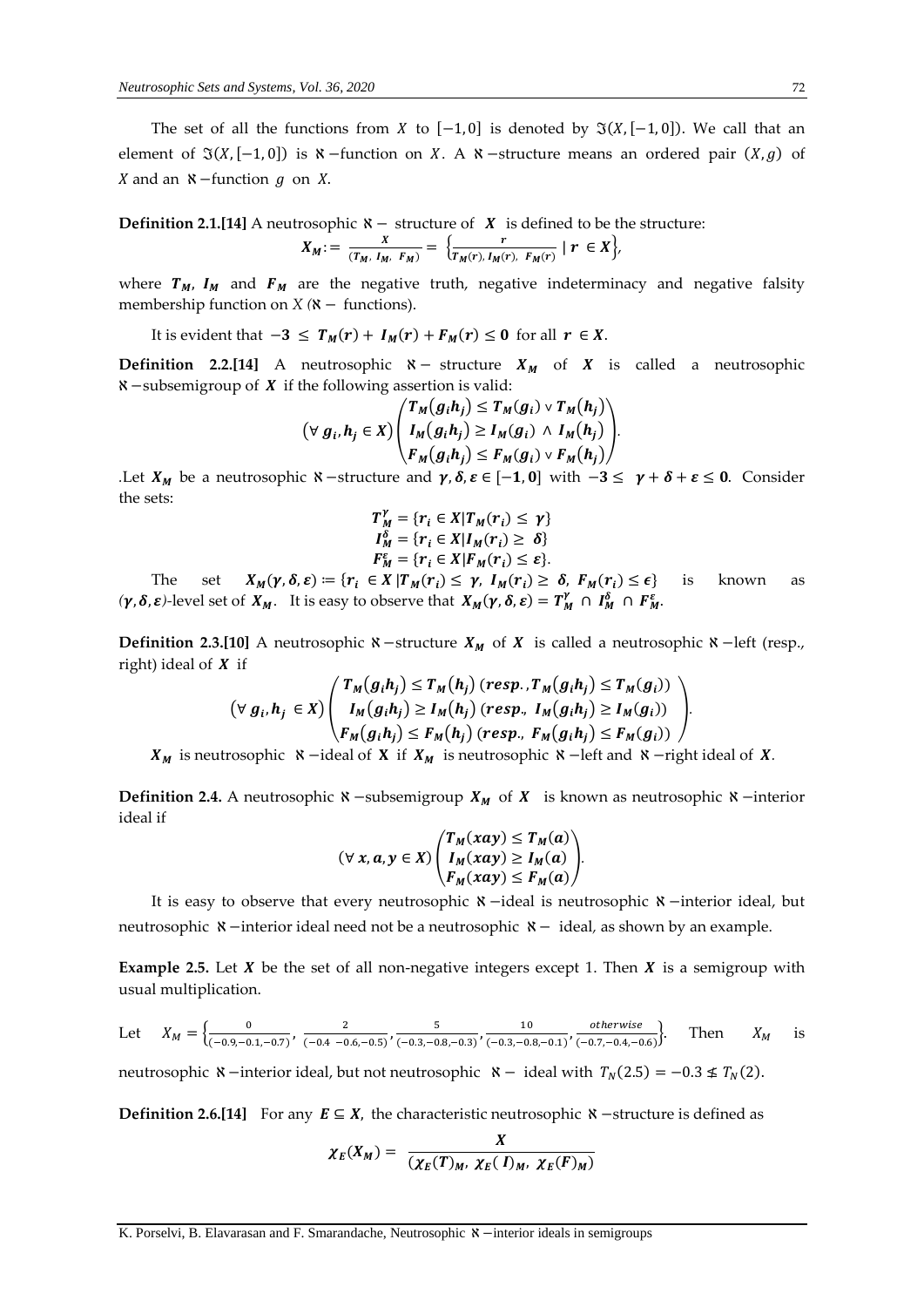where

$$
\chi_E(T)_{M}: X \to [-1, 0], r \to \begin{cases} -1 \text{ if } r \in E \\ 0 \text{ otherwise,} \end{cases}
$$

$$
\chi_E(I)_{M}: X \to [-1, 0], r \to \begin{cases} 0 \text{ if } r \in E \\ -1 \text{ otherwise,} \end{cases}
$$

$$
\chi_E(F)_{M}: X \to [-1, 0], r \to \begin{cases} -1 \text{ if } r \in E \\ 0 \text{ otherwise.} \end{cases}
$$

**Definition** 2.7.[14] Let  $X_N$ : =  $\frac{X}{(Tx + 1)^N}$  $\frac{X}{(T_N, I_N, F_N)}$  and  $X_M := \frac{X}{(T_M, I_M)}$  $\frac{A}{(T_M, I_M, F_M)}$  be neutrosophic  $\aleph$  -structures of *.* Then

- (i)  $X_N$  is called a neutrosophic  $\aleph -$  substructure of  $X_M$ , denote by  $X_M \subseteq X_N$ , if  $T_M(r) \ge$  $T_N(r)$ ,  $I_M(r) \le I_N(r)$ ,  $F_M(r) \ge F_N(r)$  for all  $r \in X$ .
- (ii) If  $X_N \subseteq X_M$  and  $X_M \subseteq X_N$ , then we say that  $X_N = X_M$ .
- (iii) The neutrosophic  $\aleph$  − product of  $X_N$  and  $X_M$  is defined to be a neutrosophic  $\aleph$  − structure of  $X$ ,

$$
X_N \odot X_M := \frac{x}{(T_{N \circ M}, I_{N \circ M}, F_{N \circ M})} = \Big\{ \frac{h}{T_{N \circ M}(h), I_{N \circ M}(h), F_{N \circ M}(h)} \mid h \in X \Big\},\
$$

where

$$
(T_N \circ T_M)(h) = T_{N \circ M}(h) = \begin{cases} \bigwedge_{h=r_S} \{T_N(r) \vee T_M(s)\} & \text{if } \exists r, s \in X \text{ such that } h = rs \\ 0 & \text{otherwise,} \end{cases}
$$
  

$$
(I_N \circ I_M)(h) = I_{N \circ M}(h) = \begin{cases} \bigvee_{h=r_S} \{I_N(r) \wedge I_M(s)\} & \text{if } \exists u, v \in X \text{ such that } h = rs \\ 0 & \text{otherwise,} \end{cases}
$$

$$
(F_N \circ F_M)(h) = F_{N \circ M}(h) = \begin{cases} \bigwedge_{h=r_S} \{F_N(r) \vee F_M(s)\} & \text{if } \exists u, v \in X \text{ such that } h = rs \\ 0 & \text{otherwise.} \end{cases}
$$

For  $i \in X$ , the element  $\frac{i}{(T_{N \circ M}(i), T_{N \circ M}(i))}$  is simply denoted by  $(X_N \odot X_M)(i)$  =  $(T_{N\circ M}(i), I_{N\circ M}(i), F_{N\circ M}(i)).$ 

(iii) The union of  $X_N$  and  $X_M$ , a neutrosophic  $\aleph$  −structure over  $X$  is defined as  $X_N \cup X_M = X_{N \cup M} = (X; T_{N \cup M}, I_{N \cup M}, F_{N \cup M}),$ 

where

$$
(T_N \cup T_M)(h_i) = T_{N \cup M}(h_i) = T_N(h_i) \wedge T_M(h_i),
$$
  
\n
$$
(I_N \cup I_M)(h_i) = I_{N \cup M}(h_i) = I_N(h_i) \vee I_M(h_i),
$$
  
\n
$$
(F_N \cup F_M)(h_i) = F_{N \cup M}(h_i) = F_N(h_i) \wedge F_M(h_i) \forall h_i \in X.
$$
  
\n(iv) The intersection of  $X_N$  and  $X_M$ , a neutrosophic  $\aleph$  -structure over X is defined as  
\n
$$
X_N \cap X_M = X_{N \cap M} = (X; T_{N \cap M}, I_{N \cap M}, F_{N \cap M}),
$$

where

$$
(T_N \cap T_M)(h_i) = T_{N \cap M}(h_i) = T_N(h_i) \vee T_M(h_i),
$$
  
\n
$$
(I_N \cap I_M)(h_i) = I_{N \cap M}(h_i) = I_N(h_i) \wedge I_M(h_i),
$$
  
\n
$$
(F_N \cap F_M)(h_i) = F_{N \cap M}(h_i) = F_N(h_i) \vee F_M(h_i) \forall h_i \in X.
$$

#### 3. **Neutrosophic** ℵ−**interior ideals**

We study different properties of neutrosophic **x** −interior ideals of *X*. It is evident that neutrosophic **×** − ideal is a neutrosophic **×** − interior ideal of *X*, but not the converse. Further, for a regular and for an intra-regular semigroup, every neutrosophic ℵ −interior ideal is neutrosophic ℵ−ideal.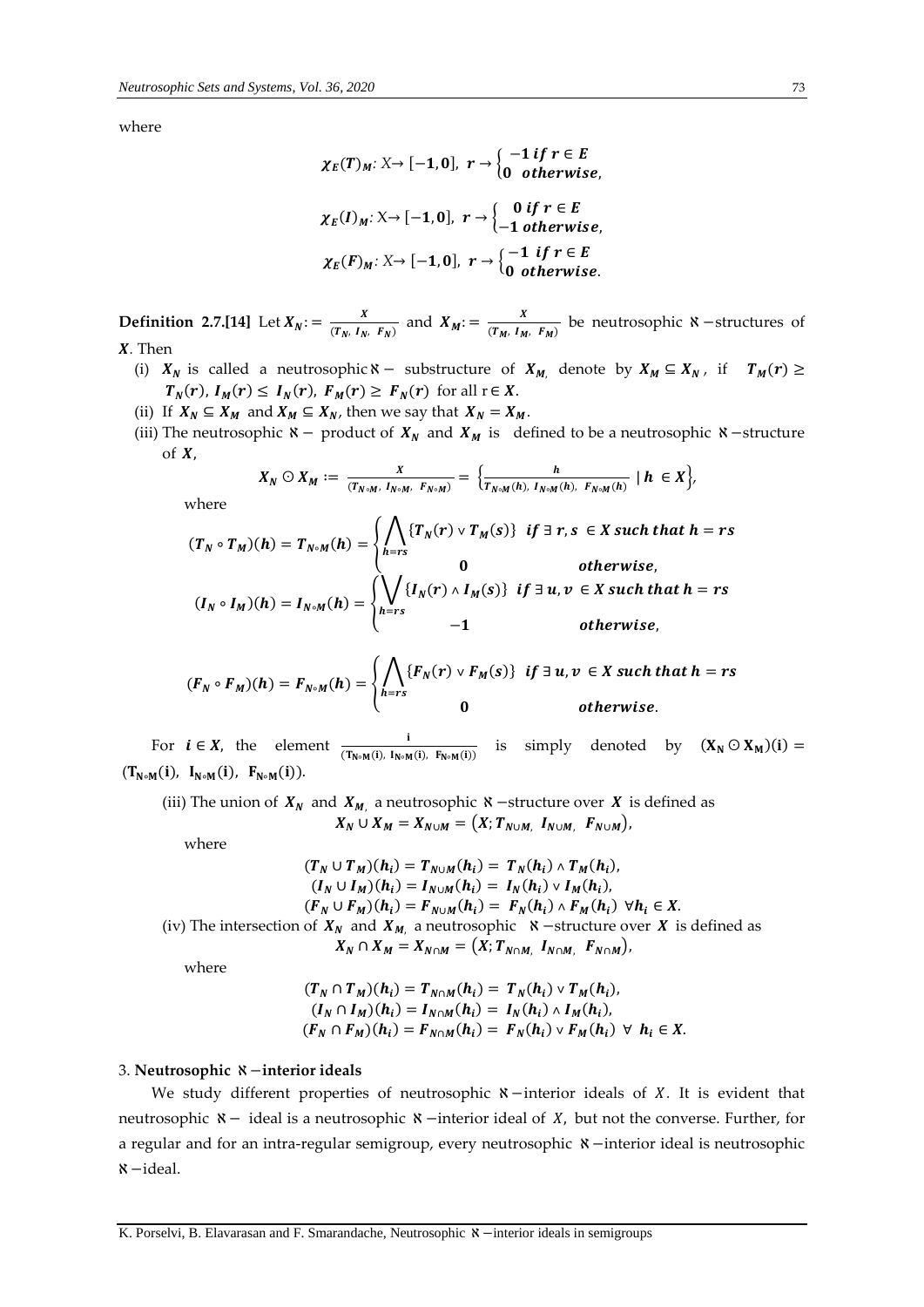All throughout this part, we consider  $X_M$  and  $X_N$  are neutrosophic  $\aleph$  −structures of X. **Theorem 3.1.** For any  $L \subseteq X$ , the equivalent assertions are:

(i)  $L$  is an interior ideal,

(ii) The characteristic neutrosophic  $\aleph$  −structure  $\chi_L(X_N)$  is a neutrosophic  $\aleph$  −interior ideal.

**Proof:** Suppose  $L$  is an interior ideal and let  $x, a, y \in X$ .

If  $a \in L$ , then  $xay \in L$ , so  $\chi_L(T)_N(xay) = -1 = \chi_L(T)_N(a)$ ,  $\chi_L(I)_N(xay) = 0 = \chi_L(I)_N(a)$  and  $\chi_L(F)_N(xay) = -1 = \chi_L(F)_N(a).$ 

If  $a \notin L$ , then  $(T)_N(xay) \le 0 = \chi_L(T)_N(a), \quad \chi_L(I)_N(xay) \ge -1 = \chi_L(I)_N(a)$  and  $\chi_L(F)_N(xay) \leq 0 = \chi_L(F)_N(a).$ 

Therefore  $\chi_L(X_N)$  is a neutrosophic **×**−interior ideal.

Conversely, assume that  $\chi_L(X_N)$  is a neutrosophic  $\aleph$  − interior ideal. Let  $u \in L$  and  $x, y \in X$ . Then

$$
\chi_L(T)_N(xuy) \le \chi_L(T)_N(u) = -1,
$$
  
\n
$$
\chi_L(I)_N(xuy) \ge \chi_L(I)_N(u) = 0,
$$
  
\n
$$
\chi_L(F)_N(xuy) \le \chi_L(F)_N(u) = -1.
$$
  
\nSo  $xuy \in L$ .

**Theorem 3.2.** If  $X_M$  and  $X_N$  are neutrosophic  $\aleph$  − interior ideals, then  $X_{M \cap N}$  is neutrosophic  $\aleph$  − interior ideal.

**Proof:** Let  $X_M$  and  $X_N$  be neutrosophic  $\aleph$  − interior ideals. For any  $r, s, t \in X$ , we have

$$
T_{M \cap N}(rst) = T_M(rst) \vee T_N(rst) \le T_M(s) \vee T_N(s) = T_{M \cap N}(s),
$$
  
\n
$$
I_{M \cap N}(rst) = I_M(rst) \wedge I_N(rst) \ge I_M(s) \wedge I_N(s) = I_{M \cap N}(s),
$$
  
\n
$$
F_{M \cap N}(rst) = F_M(rst) \vee F_N(rst) \le F_M(s) \vee F_N(s) = F_{M \cap N}(s).
$$

Therefore  $X_{M \cap N}$  is neutrosophic  $\aleph -$  interior ideal. □

**Corollary 3.3.** The arbitrary intersection of neutrosophic ℵ − interior ideals is a neutrosophic ℵ − interior ideal.

**Theorem 3.4.** If  $X_M$  and  $X_N$  are neutrosophic  $\aleph$  − interior ideals, then  $X_{M \cup N}$  is neutrosophic  $\aleph$  − interior ideal.

**Proof:** Let  $X_M$  and  $X_N$  be neutrosophic  $\aleph$  − interior ideals. For any  $r, s, t \in X$ , we have

$$
T_{M \cup N}(rst) = T_M(rst) \wedge T_N(rst) \le T_M(s) \wedge T_N(s) = T_{M \cup N}(s),
$$
  
\n
$$
I_{M \cup N}(rst) = I_M(rst) \vee I_N(rst) \ge I_M(s) \vee I_N(s) = I_{M \cup N}(s),
$$
  
\n
$$
F_{M \cup N}(rst) = F_M(rst) \wedge F_N(rst) \le F_M(s) \wedge F_N(s) = F_{M \cup N}(s).
$$

Therefore  $X_{M \cup N}$  is neutrosophic  $X -$  interior ideal. □

**Corollary 3.5.** The arbitrary union of neutrosophic ℵ− interior ideals is neutrosophic ℵ − interior ideal.

**Theorem 3.6.** Let *X* be a regular semigroup. If  $X_M$  is neutrosophic  $\aleph$  − interior ideal, then  $X_M$  is neutrosophic ℵ− ideal.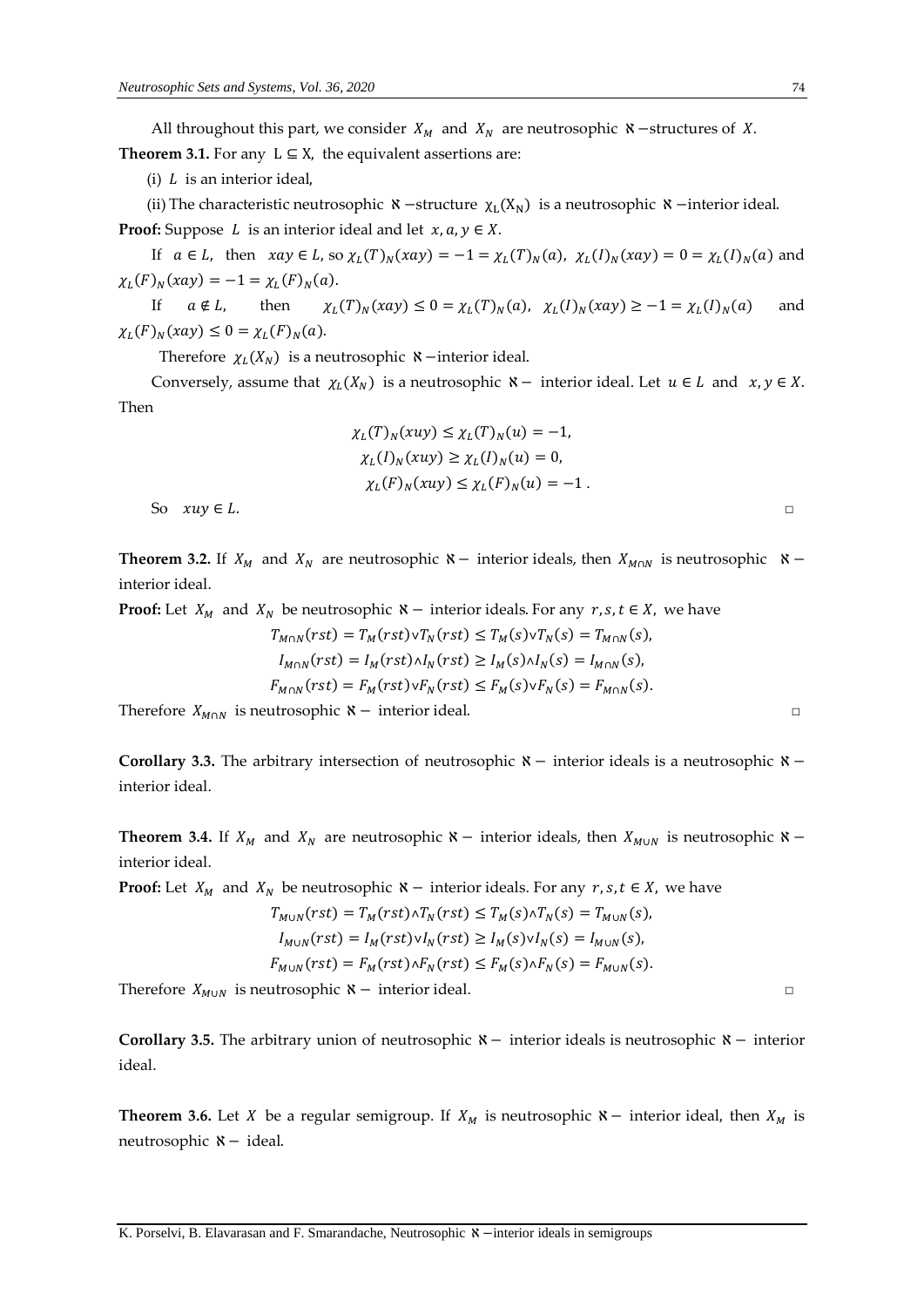**Proof:** Assume that  $X_M$  is an interior ideal, and let  $u, v \in X$ . As X is regular and  $u \in X$ , there exists  $r \in X$  such that  $u = uru$ . Now,  $T_M(uv) = T_M(uruv) \le T_M(u)$ ,  $I_M(uv) = I_M(uruv) \ge I_M(u)$ and  $F_M(uv) = F_M(uruv) \le F_M(u)$ . Therefore  $X_M$  is neutrosophic  $\aleph -$  right ideal.

Similarly, we can show that  $X_M$  is neutrosophic  $\aleph$  – left ideal and hence  $X_M$  is neutrosophic ℵ− ideal. □

**Theorem 3.7.** Let *X* be an intra-regular semigroup. If  $X_M$  is neutrosophic  $\aleph$  − interior ideal, then  $X_M$  is neutrosophic  $\aleph$  − ideal.

**Proof:** Suppose that  $X_M$  is neutrosophic  $\aleph$  – interior ideal, and let  $u, v \in X$ . As X is intra regular and  $u \in X$ , there exist  $s, t \in S$  such that  $u = su^2t$ . Now,

$$
T_M(uv) = T_M(su^2tv) \le T_M(u),
$$
  
\n
$$
I_M(uv) = I_M(su^2tv) \ge I_M(u)
$$
  
\n
$$
F_M(uv) = F_M(su^2tv) \le F_M(u).
$$

Therefore  $X_M$  is neutrosophic  $\aleph$  − right ideal. similarly, we can show that  $X_M$  is neutrosophic  $\aleph$  − left ideal and hence  $X_M$  is neutrosophic  $\aleph$  − ideal. □

**Definition 3.8.** A semigroup *X* is left simple (resp., right simple) if it does not contain any proper left ideal (resp., right ideal) of  $X$ . A semigroup  $X$  is simple if it does not contain any proper ideal of  $X$ .

Definition 3.9. A semigroup *X* is said to be neutrosophic *N*−simple if every neutrosophic *N*− ideal is a constant function

i.e., for every neutrosophic  $\aleph$  −ideal  $X_M$  of X, we have  $T_M(i) = T_M(j)$ ,  $I_M(i) = I_M(j)$  and  $F_M(i) = F_M(j)$  for all  $i, j \in X$ .

**Notation 3.10.** If *X* is a semigroup and  $s \in X$ , we define a subset, denoted by  $I_s$  as follows:  $I_s := \{ i \in X \mid T_N(i) \leq T_N(s), I_N(i) \geq I_N(s) \text{ and } F_N(i) \leq F_N(s) \}.$ 

**Proposition 3.11.** If  $X_N$  is neutrosophic  $\aleph -$  right (resp.,  $\aleph -$  left,  $\aleph -$  ideal) ideal, then  $I_s$  is right (resp., left, ideal) ideal for every  $s \in X$ .

**Proof:** Let  $s \in X$ . Then it is clear that  $\varphi \neq I_s \subseteq X$ . Let  $u \in I_s$  and  $x \in X$ . Then  $ux \in I_s$ . Indeed; Since  $X_N$  is neutrosophic  $\aleph -$  right ideal and  $u, x \in X$ , we get  $T_N(ux) \le T_N(u)$ ,  $I_N(ux) \ge I_N(u)$ and  $F_N(ux) \le F_N(t)$ . Since  $u \in I_s$ , we get  $T_N(u) \le T_N(s)$ ,  $I_N(u) \ge I_N(s)$  and  $F_N(u) \le F_N(s)$  which imply  $ux \in I_s$ . Therefore  $I_s$  is a right ideal for every  $s \in X$ .

**Theorem 3.12.[4]** For any  $L \subseteq X$ , the equivalent assertions are:

- (i) L is left (resp., right) ideal,
- (ii) Characteristic neutrosophic  $\aleph$ −structure  $\chi_L(X_N)$  is neutrosophic  $\aleph$ −left (resp., right) ideal.

**Theorem 3.13.** Let  $X$  be a semigroup. Then  $X$  is simple if and only if  $X$  is neutrosophic ℵ−simple.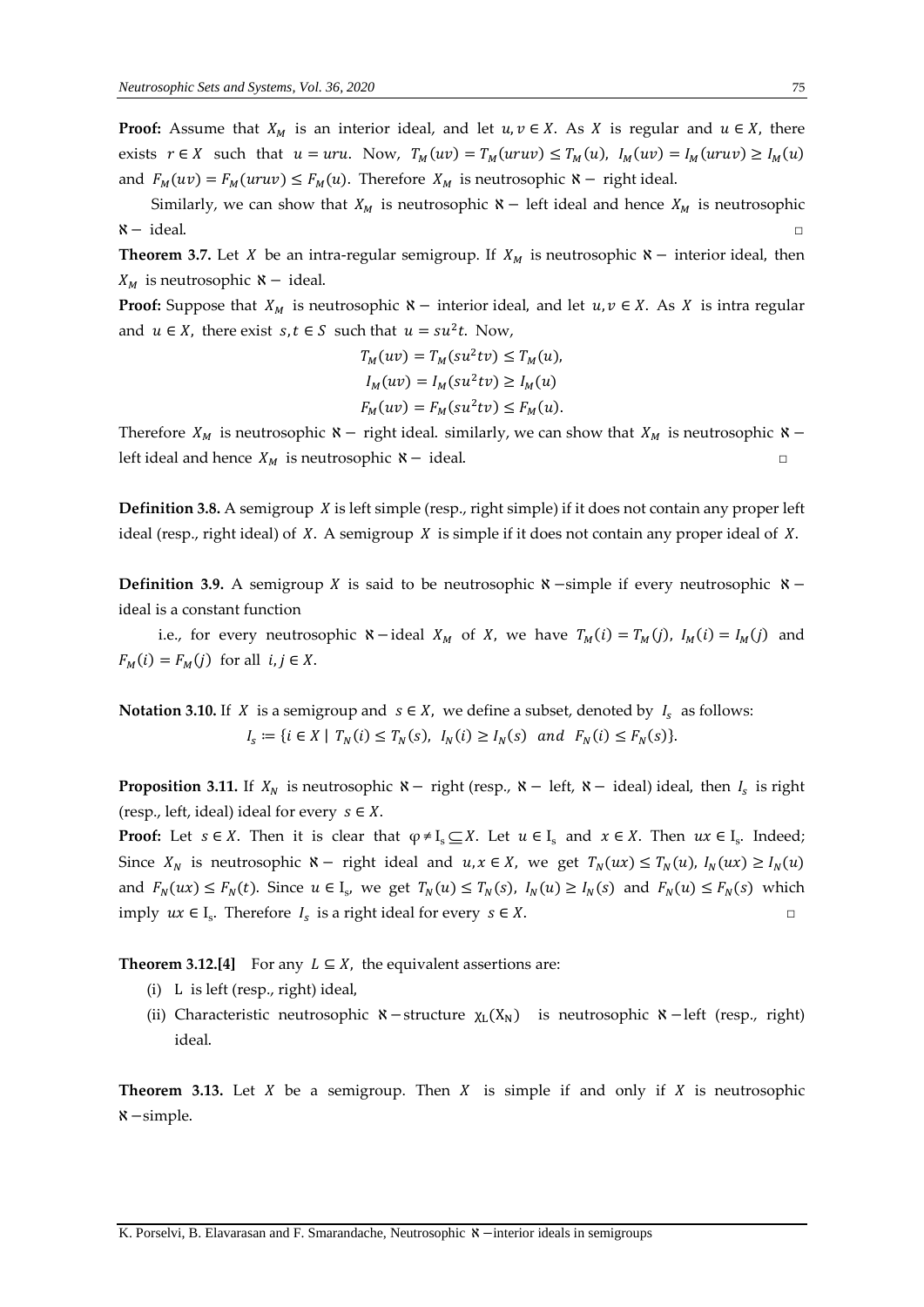**Proof:** Suppose *X* is simple. Let  $X_M$  be a neutrosophic  $\aleph -$  ideal and  $u, v \in X$ . Then by Proposition 3.11,  $I_u$  is an ideal of X.AsX is simple, we have  $I_u = X$ . Since  $v \in I_u$  we have  $T_M(v) \le T_M(u)$ ,  $I_M(v) \ge I_M(u)$  and  $F_M(v) \le F_M(u)$ .

Similarly, we can prove that  $T_M(u) \le T_M(v)$ ,  $I_M(u) \ge I_M(v)$  and  $F_M(u) \le F_M(v)$ . So  $T_M(u) = T_M(v)$ ,  $I_M(u) = I_M(v)$  and  $F_M(u) = F_M(v)$ . Hence X is neutrosophic  $\aleph -$  simple.

Conversely, assume that *X* is neutrosophic  $X -$  simple and *I* is an ideal of *X*. Then by Theorem 3.12,  $\chi_I(X_N)$  is a neutrosophic  $N-$  ideal. We now claim that  $X = I$ . Let  $w \in X$ . Since X is neutrosophic  $\aleph$  – simple, we have  $\chi_I(X_N)$  is a constant function and  $\chi_I(X_N)(w) = \chi_I(X_N)(y)$  for every  $y \in X$ . In particular, we have  $\chi_I(T_N)(w) = \chi_I(T_N)(d) = -1$ ,  $\chi_I(I_N)(w) = \chi_I(I_N)(d) = 0$  and  $\chi_1(F_N)(w) = \chi_1(F_N)(d) = -1$  for any  $d \in I$  which implies  $w \in I$ . Thus  $X \subseteq I$  and hence  $X = I$ .  $\Box$ 

**Lemma 3.14.** Let X be a semigroup. Then X is simple if and only for every  $t \in X$ , we have  $X =$ XtX.

**Proof:** Suppose X is simple and let  $t \in X$ . Then  $X(XtX) \subseteq XtX$  and  $(XtX)X \subseteq XtX$  imply that XtX is an ideal. Since *X* is simple, we have  $X \cdot X = X$ .

Conversely, let P be an ideal and let  $a \in P$ . Then  $X = XaX$ ,  $XaX \subseteq XPX \subseteq P$  which implies  $P = X$ . Therefore X is simple. □

**Theorem 3.15.** Suppose *X* is a semigroup. Then *X* is simple if and only every neutrosophic  $\mathbf{X}$  − interior ideal of  $X$  is a constant function.

**Proof:** Suppose *X* is simple and  $s, t \in X$ . Let  $X_N$  be neutrosophic  $\aleph -$  interior ideal. Then by Lemma 3.14, we get  $X = XsX = XtX$ . As  $s \in XsX$ , we have  $s = atb$  for  $a, b \in X$ . Since  $X_N$  is neutrosophic  $\aleph$  − interior ideal, we have  $T_N(s) = T_N(atb) \le T_N(t)$ ,  $I_N(s) = I_N(atb) \ge I_N(t)$  and  $F_N(s) = F_N(atb) \le F_N(t)$ . Similarly, we can prove that  $T_N(t) \le T_N(s)$ ,  $I_N(t) \ge I_N(s)$  and  $F_N(t) \le$  $F_N(s)$ . So  $X_N$  is a constant function.

Conversely, suppose  $X_N$  is neutrosophic  $\aleph -$  ideal. Then  $X_N$  is neutrosophic  $\aleph -$  interior ideal. By hypothesis,  $X_N$  is a constant function and so  $X_N$  is neutrosophic  $\aleph$  −simple. By Theorem 3.13,  $X$  is simple.  $\square$ 

**Theorem 3.16.** Let  $X_M$  be neutrosophic  $\aleph -$  structure and let  $\gamma$ ,  $\delta$ ,  $\varepsilon \in [-1, 0]$  with−3  $\leq \gamma + \delta + \varepsilon \leq$ 0. If  $X_M$  is neutrosophic  $\aleph$  −interior ideal, then  $(\gamma, \delta, \varepsilon)$ -level set of  $X_M$  is neutrosophic  $\aleph$  −interior ideal whenever  $X_M(\gamma, \delta, \varepsilon) \neq \emptyset$ .

**Proof:** Suppose  $X_M(\gamma, \delta, \varepsilon) \neq \emptyset$  for  $\gamma, \delta, \varepsilon \in [-1, 0]$  with  $-3 \leq \gamma + \delta + \varepsilon \leq 0$ .

Let  $X_M$  be a neutrosophic  $\aleph$  −interior ideal and let  $u, v, w \in X_M(\gamma, \delta, \varepsilon)$ . Then  $T_M(uvw) \leq$  $T_M(v) \leq \alpha$ ;  $I_M(uvw) \geq I_M(v) \geq \beta$  and  $F_M(uvw) \leq F_M(v) \leq \gamma$  which imply  $uvw \in X_M(\alpha, \beta, \gamma)$ . Therefore  $X_M(\gamma, \delta, \varepsilon)$  is a neutrosophic  $\aleph$  −interior ideal of X.

**Theorem 3.17.** Let  $X_N$  be neutrosophic  $\aleph -$  structure with  $\alpha, \beta, \gamma \in [-1, 0]$  such that  $-3 \le \alpha +$  $\beta + \gamma \leq 0$ . If  $T_N^{\alpha}$ ,  $I_N^{\beta}$  and  $F_N^{\gamma}$  are interior ideals, then  $X_N$  is neutrosophic  $\aleph -$  interior ideal of X whenever it is non-empty.

**Proof:** Suppose that for  $a, b, c \in X$  with  $T_N(abc) > T_N(b)$ . Then  $T_N(abc) > t_a \ge T_N(b)$  for some  $t_\alpha\in[-1,0).$  So  $b\in T_N^{t_\alpha}(b)$  but  $abc\notin T_N^{t_\alpha}(b)$ , a contradiction. Thus  $T_N(abc)\leq T_N(b).$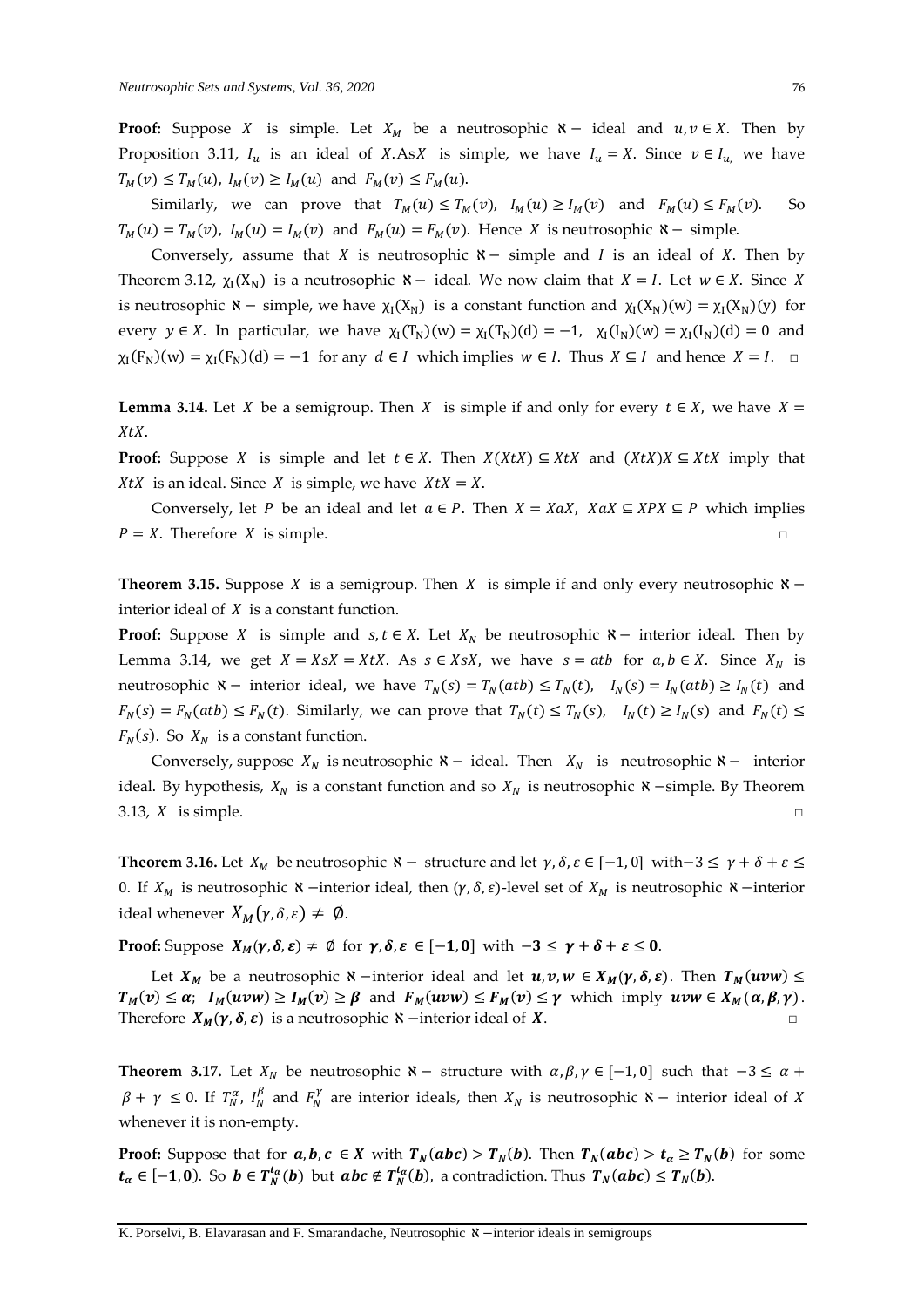Suppose that for  $a, b, c \in X$  with  $I_N(abc) < I_N(b)$ . Then  $I_N(abc) < t_\alpha \le I_N(b)$  for some  $t_\alpha \in$ [-1,0). So  $b \in I_N^{t_\alpha}(b)$  but  $abc \notin I_N^{t_\alpha}(b)$ , a contradiction. Thus  $I_N(abc) \geq I_N(b)$ .

Suppose that for  $a, b, c \in X$  with  $F_N(abc) > F_N(b)$ . Then  $F_N(abc) > t_\alpha \ge F_N(b)$  for some  $t_{\alpha} \in [-1, 0)$ . So  $b \in F_N^{t_{\alpha}}(b)$  but  $abc \notin F_N^{t_{\alpha}}(b)$ , a contradiction. Thus  $F_N(abc) \leq F_N(b)$ .

Thus  $X_N$  is neutrosophic  $N-$  interior ideal.

**Theorem 3.18.** Let  $X_M$  be neutrosophic  $X -$  structure over  $X$ . Then the equivalent assertions are:

(i)  $X_M$  is neutrosophic  $\aleph$  −interior ideal,

(ii)  $X_N \odot X_M \odot X_N \subseteq X_M$  for any neutrosophic  $\aleph -$  structure  $X_N$ .

**Proof:** Suppose  $X_M$  is neutrosophic  $\aleph$  – interior ideal. Let  $x \in X$ . For any  $u, v, w \in X$  such that  $x = uvw$ . Then  $T_M(x) = T_M(uvw) \leq T_M(v) \leq T_N(u)vT_M(v)vT_N(w)$  which implies  $T_M(x) \leq$  $T_{N \circ M \circ N}(x)$ . Otherwise  $x \neq uvw$ . Then  $T_M(x) \leq 0 = T_{N \circ M \circ N}(x)$ . Similarly, we can prove that  $I_M(x) \geq I_{N \circ M \circ N}(x)$  and  $F_M(x) \leq F_{N \circ M \circ N}(x)$ . Thus  $X_N \odot X_M \odot X_N \subseteq X_M$ .

Conversely, assume that  $X_N \odot X_M \odot X_N \subseteq X_M$  for any neutrosophic  $\aleph$  −structure  $X_N$ .

Let  $u, v, w \in X$ . If  $x = uvw$ , then

$$
T_M(uvw) = T_M(x) \le (\chi_X(T)_N \circ T_M \circ \chi_X(T)_N)(x) = \bigwedge_{x=rw} \{ \chi_X(T)_N \circ T_M \} (r) \vee \chi_X(T)_N(w) \}
$$

$$
= \bigwedge \{ \bigwedge \{ \chi_X(T)_N (u) \vee (T)_M (v) \} \vee \chi_X(T)_N(w) \}
$$

$$
x = rc r = uv
$$

 $\leq \chi_X(T)_N(u) \vee (T)_M(v) \vee \chi_X(T)_N(w) = T_M(v),$ 

$$
I_M(uvw) = I_M(x) \le (\chi_X(I)_N \circ I_M \circ \chi_X(I)_N)(x) = \bigvee_{x = rw} {\{\chi_X(I)_N \circ I_M\}}(r) \wedge \chi_X(I)_N(w)
$$
  
= 
$$
\bigvee_{x = rc} {\{\bigvee_{x = rw} {\{\chi_X(I)_N(u) \wedge (I)_M(v) \}\wedge \chi_X(I)_N(w) \}} \atop \ge \chi_X(I)_N(u) \wedge (I)_M(v) \wedge \chi_X(I)_N(w) = (I)_M(v),
$$

and

$$
F_M(uvw) = F_M(x) \le (\chi_X(F)_N \circ F_M \circ \chi_X(F)_N)(x) = \bigwedge_{x=rw} \{ \chi_X(F)_N \circ F_M \} (r) \vee \chi_X(F)_N(w) \}
$$
  
= 
$$
\bigwedge_{x=rc} \{ \bigwedge_{r=uv} \{ \chi_X(F)_N (u) \vee (F)_M (v) \} \vee \chi_X(F)_N(w) \}
$$

$$
\leq \chi_X(F)_N(u) \vee (F)_M(v) \vee \chi_X(F)_N(w) = F_M(v).
$$
  
Therefore  $X_M$  is neutrosophic  $\aleph$  -interior ideal.

**Notation** 3.19. Let X and Z be semigroups. A mapping  $g: X \rightarrow Z$  is said to be a homomorphism if  $g(uv) = g(u)g(v)$  for all  $u, v \in X$ . Throughout this remaining section, we denote  $Aut(X)$ , the set of all automorphisms of  $X$ .

**Definition** 3.20. An interior ideal  $\boldsymbol{I}$  of a semigroup  $\boldsymbol{X}$  is called a characteristic interior ideal if  $h(I) = I$  for all  $h \in Aut(X)$ .

$$
\Box
$$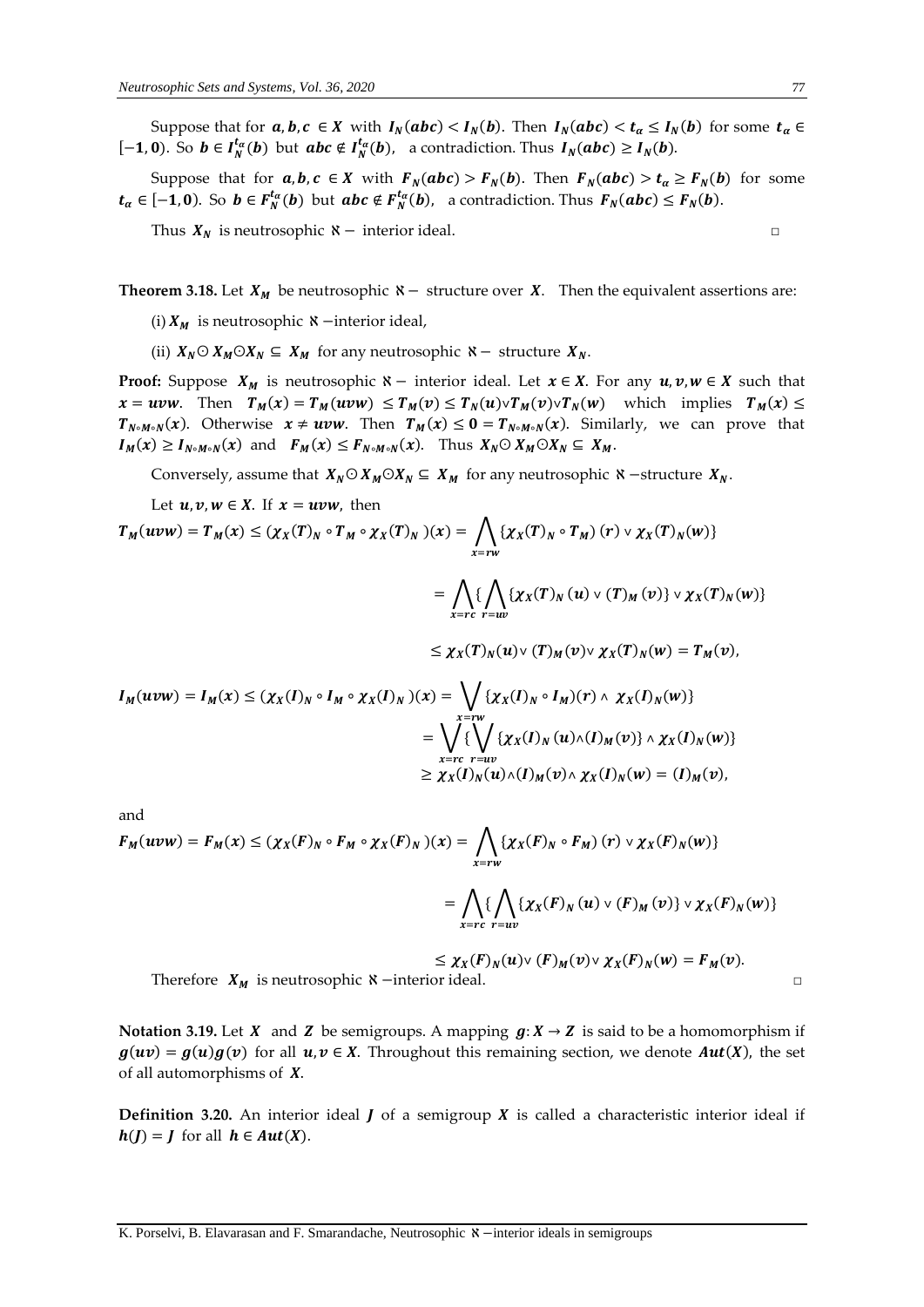**Definition 3.21.** Let  $X$  be a semigroup. A neutrosophic  $X -$  interior ideal  $X_N$  is called neutrosophic  $\aleph$  – characteristic interior ideal if  $T_N(h(u)) = T_N(u)$ ,  $I_N(h(u)) = I_N(u)$  and  $F_N(h(u)) = F_N(u)$  for all  $u \in X$  and all  $h \in Aut(X)$ .

**Theorem 3.22.** For any  $L \subseteq X$ , the equivalent assertions are:

- (i) L is characteristic interior ideal,
- (ii) The characteristic neutrosophic  $\aleph$  − structure  $\chi_L(X_M)$  is neutrosophic  $\aleph$  − characteristic interior ideal.

**Proof:** Suppose *L* is characteristic interior ideal and let  $x \in X$ . Then by Theorem 3.1,  $\chi_L(X_M)$  is neutrosophic  $\aleph$  −interior ideal. If  $x \in L$ , then  $\chi_L(T)_M(x) = -1$ ,  $\chi_L(I)_M(x) = 0$ , and  $\chi_L(F)_M(x) =$  $-1$ . Now, for any  $h \in Aut(X)$ ,  $h(x) \in h(L) = L$  which implies  $\chi_L(T)_M(h(x)) = -1$ ,  $\chi_L(I)_M(h(x)) =$ 0, and  $\chi_L(F)_M(h(x)) = -1$ . If  $x \notin L$ , then  $\chi_L(T)_M(x) = 0, \chi_L(I)_M(x) = -1$ , and  $\chi_L(F)_M(x) = 0$ . Now, for any  $h \in Aut(X)$ ,  $h(x) \notin h(L)$  which implies  $\chi_L(T)_M(h(x)) = 0$ ,  $\chi_L(I)_M(h(x)) = -1$ , and  $\chi_L(F)_M(h(x)) = 0.$  Thus  $\chi_L$  $(T)_M(h(x)) = \chi_L(T)_M(x), \ \chi_L(I)_M(h(x)) = \chi_L(I)_M(x),$  and  $\chi_L(F)_M(h(x)) = \chi_L(F)_M(x)$  for all  $x \in X$  and hence  $\chi_L(X_M)$  is neutrosophic  $\aleph$  - characteristic interior ideal.

Conversely, assume that  $\chi_L(X_M)$  is neutrosophic  $\aleph$  − characteristic interior ideal. Then by Theorem 3.1, *L* is an interior ideal. Now, let  $h \in Aut(X)$  and  $x \in L$ . Then  $\chi_L(T)_M(x) =$  $-1$ ,  $\chi_L(I)_M(x) = 0$  and  $\chi_L(F)_M(x) = -1$ . Since  $\chi_L(X_M)$  is neutrosophic  $\kappa$  –characteristic interior ideal, we have  $\chi_L(T)_M(h(x)) = \chi_L(T)_M(x)$ ,  $\chi_L(I)_M(h(x)) = \chi_L(I)_M(x)$  and  $\chi_L(F)_M(h(x)) =$  $\chi_L(T)_M(x)$  which imply  $h(x) \in L$ . So  $h(L) \subseteq L$  for all  $h \in Aut(X)$ . Again, since  $h \in Aut(X)$  and  $x \in L$ , there exists  $y \in L$  such that  $h(y) = x$ .

Suppose that  $y \notin L$ . Then  $\chi_L(T)_M(y) = 0$ ,  $\chi_L(I)_M(y) = -1$  and  $\chi_L(F)_M(y) = 0$ . Since  $\chi_L(T)_M(h(y)) = \chi_L(T)_M(y)$ ,  $\chi_L(I)_M(h(y)) = \chi_L(I)_M(y)$  and  $\chi_L(F)_M(h(y)) = \chi_L(T)_M(y)$ , we get  $\chi_L(T)_M(h(y)) = 0$ ,  $\chi_L(I)_M(h(y)) = -1$  and  $\chi_L(F)_M(h(y)) = 0$  which imply  $h(y) \notin L$ , a contradiction. So  $y \in L$  i.e.,  $h(y) \in L$ . Thus  $L \subseteq h(L)$  for all  $h \in Aut(X)$  and hence L is characteristic interior ideal. □

**Theorem 3.23.** For a semigroup  $X$ , the equivalent statements are:

(i)  $X$  is intra-regular,

(ii) For any neutrosophic  $\aleph$  −interior ideal  $X_M$ , we have  $X_M(w) = X_M(w^2)$  for all  $w \in X$ .

**Proof:** (i) ⇒ (ii) Suppose *X* is intra-regular, and  $X_M$  is neutrosophic  $\aleph$  − interior ideal and  $w \in X$ . Then there exist  $r, s \in X$  such that  $w = rw^2s$ . Now  $T_M(w) = T_M(rw^2s) \le T_M(w^2) \le T_M(w)$  and so  $T_M(w) = T_M(w^2)$ ,  $I_M(w) = I_M(rw^2s) \ge I_M(w^2) \ge I_M(w)$  and so  $I_M(w) = I_M(w^2)$ , and  $F_M(w) =$  $F_M(rw^2s) \le F_M(w^2) \le F_M(w)$  and so  $F_M(w) = F_M(w^2)$ . Therefore  $X_M(w) = X_M(w^2)$  for all  $w \in X$ .  $(ii) \Rightarrow (i)$  Let  $(ii)$  holds and  $s \in X$ . Then  $I(s^2)$  is an ideal of X. By Theorem 3.5 of [4],  $\chi_{I(s^2)}(X_M)$ is neutrosophic  $\aleph$  – ideal. By assumption,  $\chi_{I(s^2)}(X_M)(s) = \chi_{I(s^2)}(X_M)(s^2)$ . Since  $\chi_{I(s^2)}(T)_M(s^2) =$  $-1 = \chi_{I(s^2)}(F)_M(s^2)$  and  $\chi_{I(s^2)}(I)_M(s^2) = 0$ , we get  $\chi_{I(s^2)}(T)_M(s) = -1 = \chi_{I(s^2)}(F)_M(s)$  and  $\chi_{I(s^2)}(I)_M(s^2) = 0$  which imply  $s \in I(s^2)$ . Hence X is intra-regular.

**Theorem 3.24.** For a semigroup  $X$ , the equivalent statements are:

(i)  $X$  is left (resp., right) regular,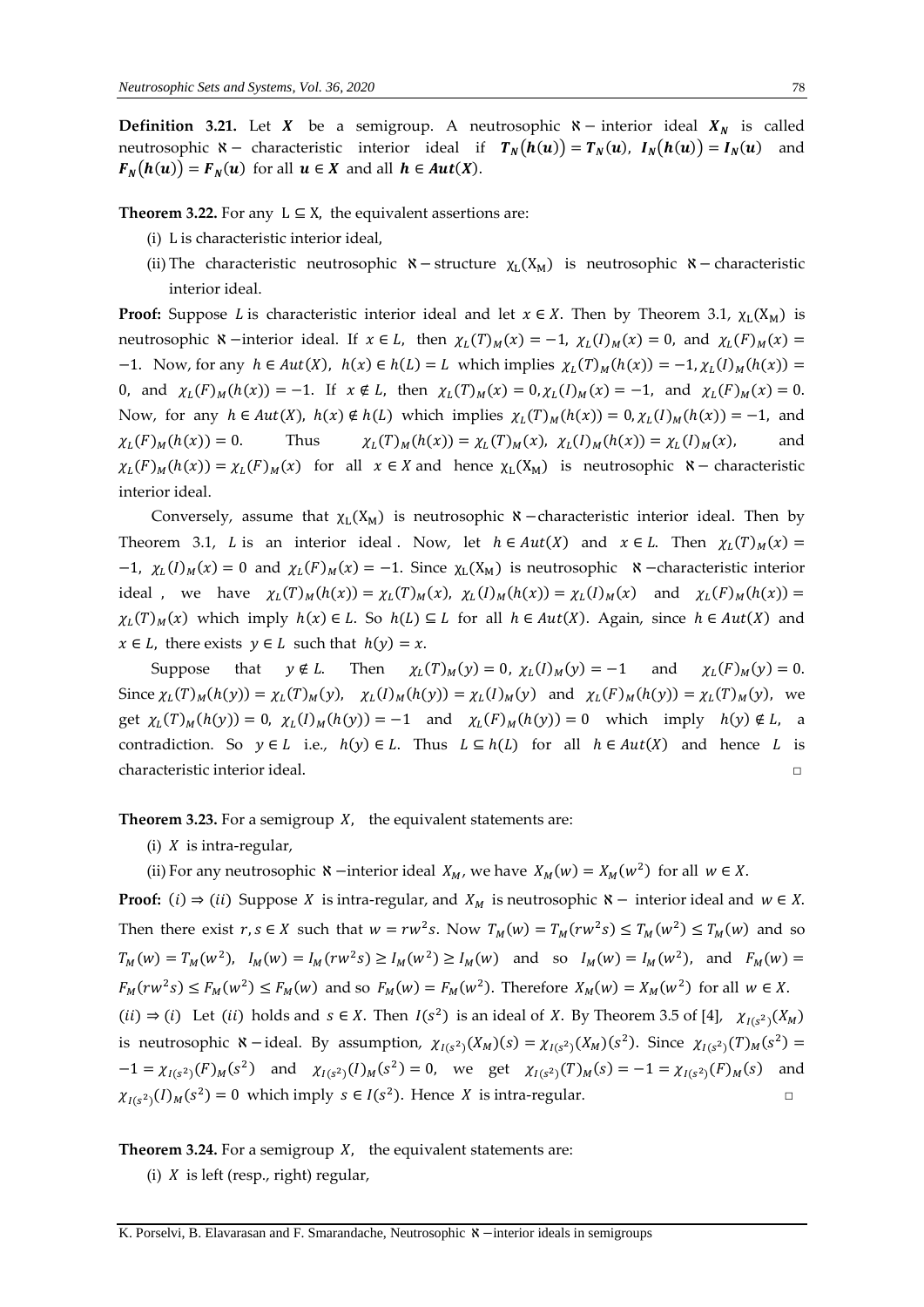(ii) For any neutrosophic  $\aleph$  −interior ideal  $X_M$ , we have  $X_M(w) = X_M(w^2)$  for all  $w \in X$ .

**Proof:** (i)  $\Rightarrow$  (ii) Let *X* be left regular. Then there exists  $y \in X$  such that  $w = yw^2$ . Let  $X_M$  be a neutrosophic  $\aleph$  -interior ideal. Then  $T_M(w) = T_M(yw^2) \le T_M(w)$  and so  $T_M(w) = T_M(w^2)$ ,  $I_M(w) =$  $I_M(yw^2) \ge I_M(w)$  and so  $I_M(w) = I_M(w^2)$ , and  $F_M(w) = F_M(yw^2) \le F_M(w)$  and so  $F_M(w) =$  $F_M(w^2)$ . Therefore  $X_M(w) = X_M(w^2)$  for all  $w \in X$ .

(ii)  $\Rightarrow$  (i) Suppose (ii) holds and let  $X_M$  be neutrosophic  $\aleph$  −interior ideal. Then for any  $w \in X$ ,  $\chi_{L(w^2)}(T)_M(w) = \chi_{L(w^2)}(T)_M(w^2) = -1$ ,  $\chi_{L(w^2)}(I)_M(w) = \chi_{L(w^2)}(I)_M(w^2) = 0$  and  $\chi_{L(w^2)}(F)_M(w) =$  $\chi_{L(w^2)}(F)_M(w^2) = -1$  which imply  $w \in L(w^2)$ . Thus X is left regular.

#### **Conclusions**

In this paper, we have introduced the concepts of neutrosophic  $x$  − interior ideals and neutrosophic ℵ− characteristic interior ideals in semigroups and studied their properties, and characterized regular and intra-regular semigroups using neutrosophic N-interior ideal structures. We have also shown that R is a characteristic interior ideal if and only if the characteristic neutrosophic  $\aleph$  −structure  $\chi_{\rm R}({\rm X_N})$  is neutrosophic  $\aleph$  −characteristic interior ideal. In future, we will define neutrosophic **X** −prime ideals in semigroups and study their properties.

#### **Reference**

- 1. Atanassov, K. T. Intuitionistic fuzzy sets. *Fuzzy Sets and Systems* **1986**, 20, 87-96.
- 2. Abdel-Basset, M., Ali, M., & Atef, A. Uncertainty assessments of linear time-cost tradeoffs using neutrosophic set. *Computers & Industrial Engineering* **2020**, 141, 106286.
- 3. Abdel-Basset, M., Ali, M., & Atef, A. Resource levelling problem in construction projects under neutrosophic environment. *The Journal of Supercomputing* **2020**, 76(2), 964-988.
- 4. Abdel-Baset, M.; Chang, V.; Gamal, A.; Smarandache, F. An integrated neutrosophic ANP and VIKOR method for achieving sustainable supplier selection: A case study in importing field. *Computers in Industry 2019*, 106, 94-110.
- 5. Abdel-Basset, M., Gamal, A., Son, L. H., & Smarandache, F. A Bipolar Neutrosophic Multi Criteria Decision Making Framework for Professional Selection. *Applied Sciences* **2020**, 10(4), 1202.
- 6. Abdel-Basset, M., Mohamed, R., Elhoseny, M., & Chang, V. Evaluation framework for smart disaster response systems in uncertainty environment. *Mechanical Systems and Signal Processing* **2020**, 145, 106941.
- 7. Abdel-Basset, M., Mohamed, R., Zaied, A. E. N. H., Gamal, A., & Smarandache, F. Solving the supply chain problem using the best-worst method based on a novel Plithogenic model. In Optimization Theory Based on Neutrosophic and Plithogenic Sets, Academic Press **2020**, 1-19.
- 8. Abdel-Basset, M.; Saleh, M.; Gamal, A.; Smarandache, F. An approach of TOPSIS technique for developing supplier selection with group decision making under type-2 neutrosophic number. *Applied Soft Computing* **2019**, 77, 438-452.
- 9. Chalapathi, T; Madhavi, L. Neutrosophic Boolean rings. *Neutrosophic Sets and Systems* **2020**, 33, 59-66.
- 10. Elavarasan, B.; Smarandache, F.; Jun, Y. B. Neutrosophic ℵ −ideals in semigroups. *Neutrosophic Sets and Systems* **2019**, 28, 273-280.
- 11. Gulistan, M.; Khan, A.; Abdullah, A.; Yaqoob, N. Complex Neutrosophic subsemigroups and ideals. *International J. Analysis and Applications* **2018**, 16, 97-116.